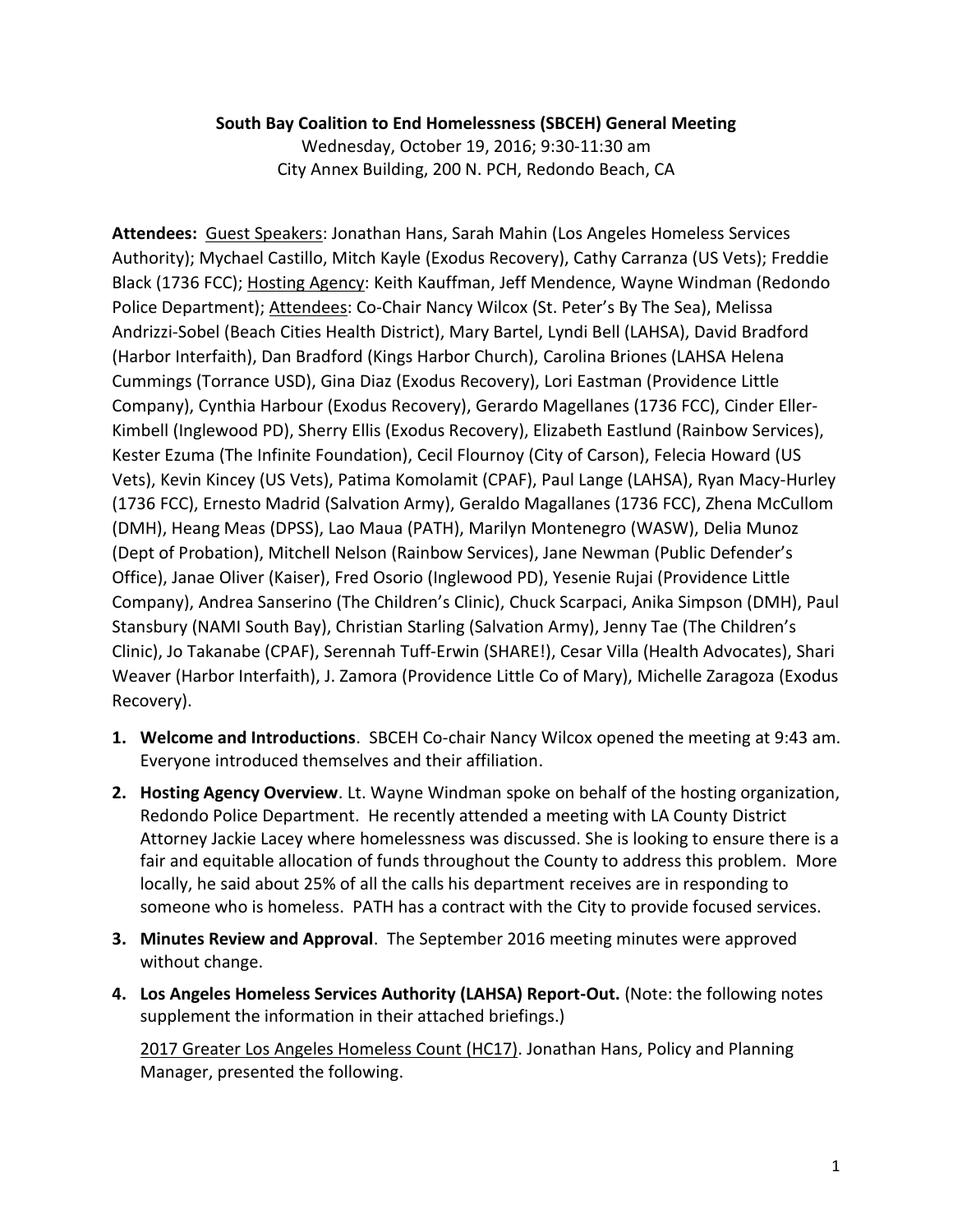- a. LAHSA has a new partnership with USC, replacing the contract with the University of North Carolina. USC will bring local knowledge and its 40,000 student body as potential volunteers for the Count. Its president has identified homelessness as a key area in which it will focus.
- b. HC17 goals include identifying youth and families. These groups traditionally have been very difficult to find. The Youth Count component will again be a survey-based count. HUD has for the first time mandated that Continuum of Cares (CoC) throughout the county conduct a specific youth count. The Los Angeles CoC has been running them for several years.
- c. On-line monthly "newsletters" will be part of a stepped-up communications plan this year.
- d. HC17 has been rebranded with a new logo, showing two hands coming together to form a house. This symbolizing the volunteers who join in this effort, and to remind us that we are counting people, not just gathering statistics.
- e. In Service Planning Area (SPA) 8/South Bay, 11 of 14 cities have "opt'ed in" and will share in the responsibilities of seeing that we meet our goal of canvassing 100% of our assigned tracts. "Hot Spot" planning sessions are scheduled for each SPA. These will be used for the demographic survey analysis and outreach the night of the Street Count component.

LAHSA's New Governance Structure. Sarah Mahin, Policy and Planning Director, presented the following.

- a. LAHSA was motivated to examine its governance structure because it currently is not compliant with the federal government's HEARTH Act, which is the key legislation that directs HUD on homelessness matters. LAHSA is a joint powers authority of the City and County of LA. Both are in strategic alignment over the proposed new LAHSA structure, which takes into consideration best practices from across the country.
- b. The Regional Homelessness Advisory Council (RHAC) is not a decision making body, but rather a "deliberative" body. The latest draft composition of the RHAC identifies 54 members that will meet quarterly. The first meeting is scheduled for February 2017.
- c. Each SPA will have one elected representative to the RHAC (SPA 4/Metro LA will have two). These members will also represent specific homelessness populations, such as Veterans, families, domestic violence survivors, etc. If the nine SPA representatives do not cover these populations, there are an additional three "atlarge" seats that will be filled with the missing population provider agency experts.
- d. SPA candidates can be self-nominated and must be endorsed by three colleagues who do not work for their agency. An individual can endorse as many candidates as he/she desires. The nomination process is now open, with applications due to LAHSA on November 8<sup>th</sup>. In-person elections will be held at our November 16<sup>th</sup> meeting, with each organization having one vote rather than each individual having a separate ballot.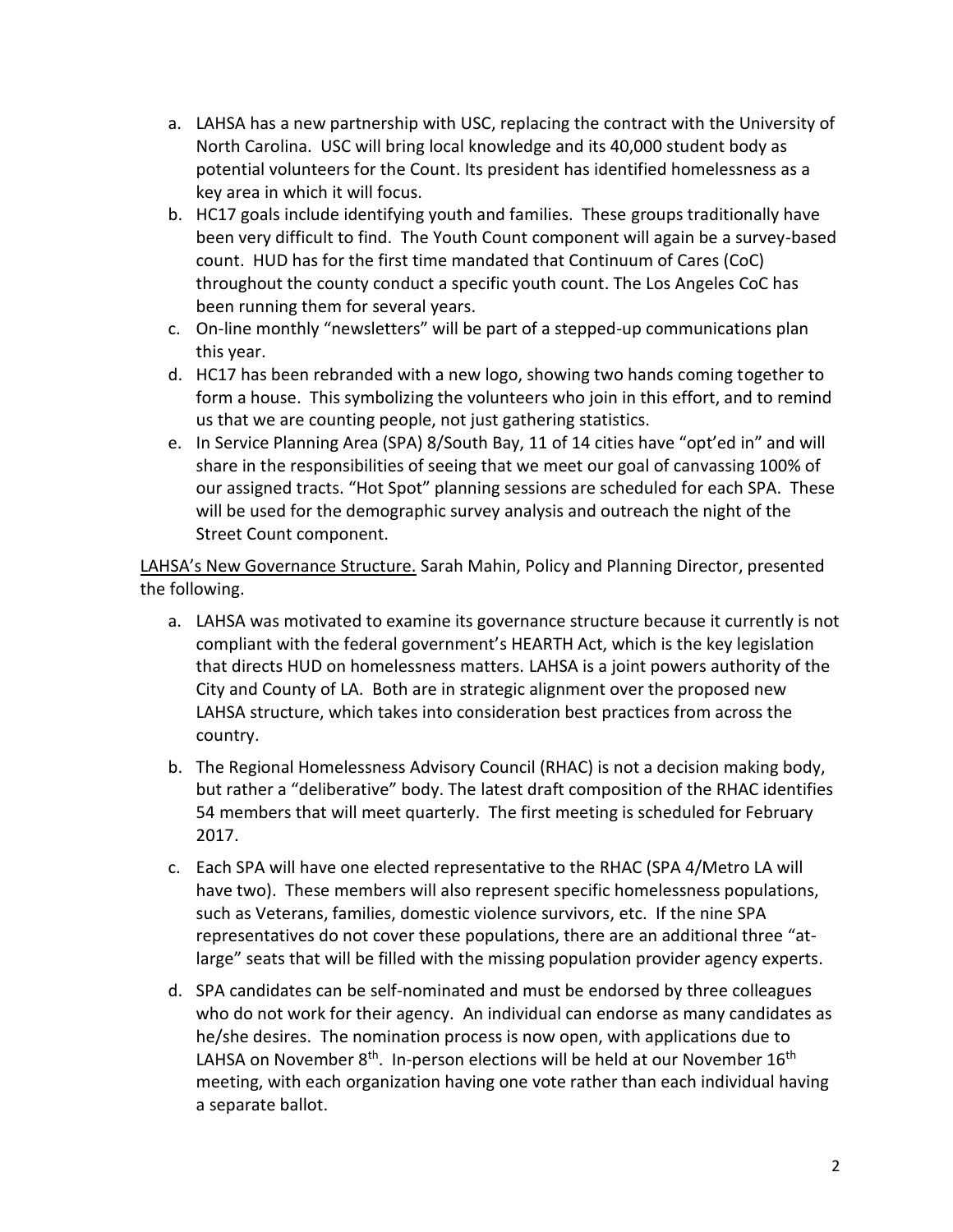- e. Elizabeth Eastlund, SPA 8's LAHSA Coordinating Council Representative, added that having an understanding of the SPA is important, including our relationship with our Long Beach partners. The RHAC will not have a regional alternate like the Coordinating Council's membership structure. Though the terms have not been set, it is anticipated RHAC representatives will serve for two years.
- **5. Guest Speaker: Exodus Recovery.** Mychael Castillo and Mitch Kayle presented the services their agency provides to those with mental illness.
	- a. Exodus Recovery covers several SPAs. Its SPA 8 presence includes an center in Redondo Beach and is one that is co-located at Harbor/UCLA.
	- b. It is contracted with the Department of Mental Health to operate a "Full Service Partnership" (FSP) program. This offers the highest level of care for those homeless with a mental illness. It is field-based, and its case managers work very closely with clients, including taking them to appointments, and providing supportive services once they are stably housed.
	- c. The Integrated Mobile Homeless Team (IMHT) provides field outreach for those who are either not able or willing to come to their access site.
	- d. They have integrated clinics, co-located at hospitals. These offer a merger of physical health and mental health services. Law enforcement and hospitals often refer clients to these sites.
	- e. If a person has been seen by Exodus, he or she can go to any clinic in their network. This includes their psychiatric site in Culver City, which has overnight housing. This particular facility has both clients who come voluntarily as well as serving involuntary admits (on a "5150" hold).
	- f. Mitch was originally trained in a medical model rather than a "recovery" model. The latter focuses on getting clients back to where they were before being in crisis. He feels everyone is on a spectrum of "best functionality" and when in crisis moves along this band. Clients are then given different levels of support, from a small amount to a much higher degree.
	- g. Redondo Police Department works closely with them, providing support for their area homeless. Local hospitals can contact Exodus directly as well.
	- h. Housing referrals and placements are primarily made for those in their FSP program. Exodus can assist with "move in" funds. Housing vouchers, such as Section 8 and "shelter plus care," are options.
	- i. Finding apartments is difficult in SPA 8 because of the high rent rates. Landlords are reluctant to take housing vouchers.
	- j. Referrals to sober living programs, board and care, and recuperative care (with skilled nursing) are provided.